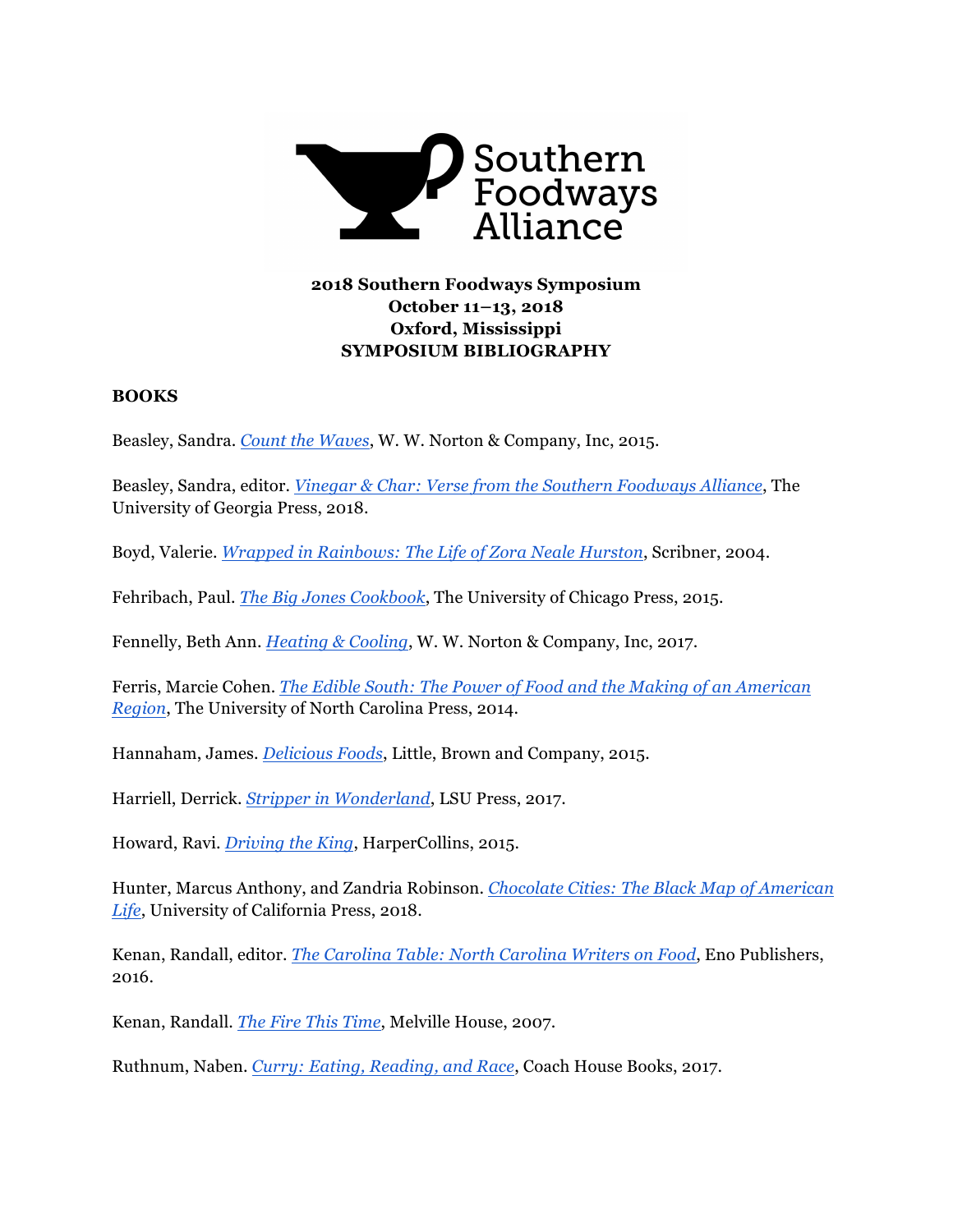Truong, Monique. *[Bitter in the Mouth](https://www.penguinrandomhouse.com/books/180727/bitter-in-the-mouth-by-monique-truong/)*, Penguin Random House, 2011.

Walter, Eugene and Katherine Clark. *[Milking the Moon](https://www.untreedreads.com/store/index.php?main_page=product_info&cPath=720&products_id=1705)*, Untreed Reads, 2014.

White, Monica M. *Freedom Farmers: Agricultural Resistance and the Black Freedom Movement*, The University of North Carolina Press, 2018.

Wilkerson, Jessica. *[To Live Here, You Have to Fight: How Women Led Appalachian](https://www.press.uillinois.edu/books/catalog/88kwn4rh9780252042188.html)  [Movements for Social Justice](https://www.press.uillinois.edu/books/catalog/88kwn4rh9780252042188.html)*, University of Illinois Press, 2019.

Young, Kevin. *[Brown](https://www.penguinrandomhouse.com/books/553753/brown-by-kevin-young/9781524732547/)*, Penguin Random House, 2018.

Zhang, Mei. *[Travels Through Dali: with a leg of ham](https://www.travelsthroughdali.com/)*, Penguin Australia, 2016.

## **ARTICLES**

Bailey, Mashama. ["The Mentor I Never Met."](http://thegreyrestaurant.com/wp-content/uploads/2018/07/MCB.pdf) *Cherry Bombe*, July 2018.

Balter, Emma. ["Sommelier Talk: Andy Chabot's Wine Oasis in Moonshine Country."](https://www.winespectator.com/webfeature/show/id/Sommelier-Talk-Andy-Chabot-Blackberry-Farm-Tennessee) *Wine Spectator*, 15 July 2016.

Endolyn, Osayi. ["Mixed History."](https://www.southernfoodways.org/mixed-history/) *Gravy*, Summer 2018.

Frías, Carlos. ["There's a New Reason to Drive to Palm Beach for Dinner."](https://www.miamiherald.com/entertainment/restaurants/article100171487.html) *Miami Herald*, 6 September 2016.

Hardaway, Mary Scott. ["Life Raft Treats Is Popping Up All Over Charleston with Cool,](https://www.charlestoncitypaper.com/charleston/life-raft-treats-is-popping-up-all-over-charleston-with-cool-nostalgia-inducing-ice-cream/Content?oid=19629721) [Nostalgia-Inducing Ice Cream."](https://www.charlestoncitypaper.com/charleston/life-raft-treats-is-popping-up-all-over-charleston-with-cool-nostalgia-inducing-ice-cream/Content?oid=19629721) *Charleston City Paper.* 

Kessler, John. ["AJC Food Writer John Kessler Looks Back at 18 Years."](https://www.ajc.com/entertainment/dining/food-writer-john-kessler-looks-back-years/J8pMj9R7EhiPknQXkhuOiJ/) AJC.com, 30 July 2015.

Kessler, John. ["Pimento Cheese in a Parka."](https://www.southernfoodways.org/pimento-cheese-in-a-parka/) *Gravy*, Summer 2016.

Martin, Brett. ["Nina Compton: Hare Apparent in New Orleans."](https://gardenandgun.com/feature/nina-compton-hare-apparent/) *Garden & Gun*, December 2017/January 2018.

Price, Todd A. ["Meet Kelly Fields, the James Beard-Nominated Pastry Chef of Willa Jean."](https://www.nola.com/dining/index.ssf/2017/04/kelly_fields_willa_jean.html) NOLA.com, 28 April 2017.

Reese, Ashanté M. ["The Roots of Food Inequalities."](https://www.southernfoodways.org/the-roots-of-food-inequalities-beyond-the-food-desert-narrative/) *Gravy,* Winter 2016.

Simpkins, John. ["Praise Wine."](https://www.southernfoodways.org/praise-wine/) *Cornbread Nation 5: The Best of Southern Food Writing*, UGA Press, 2010.